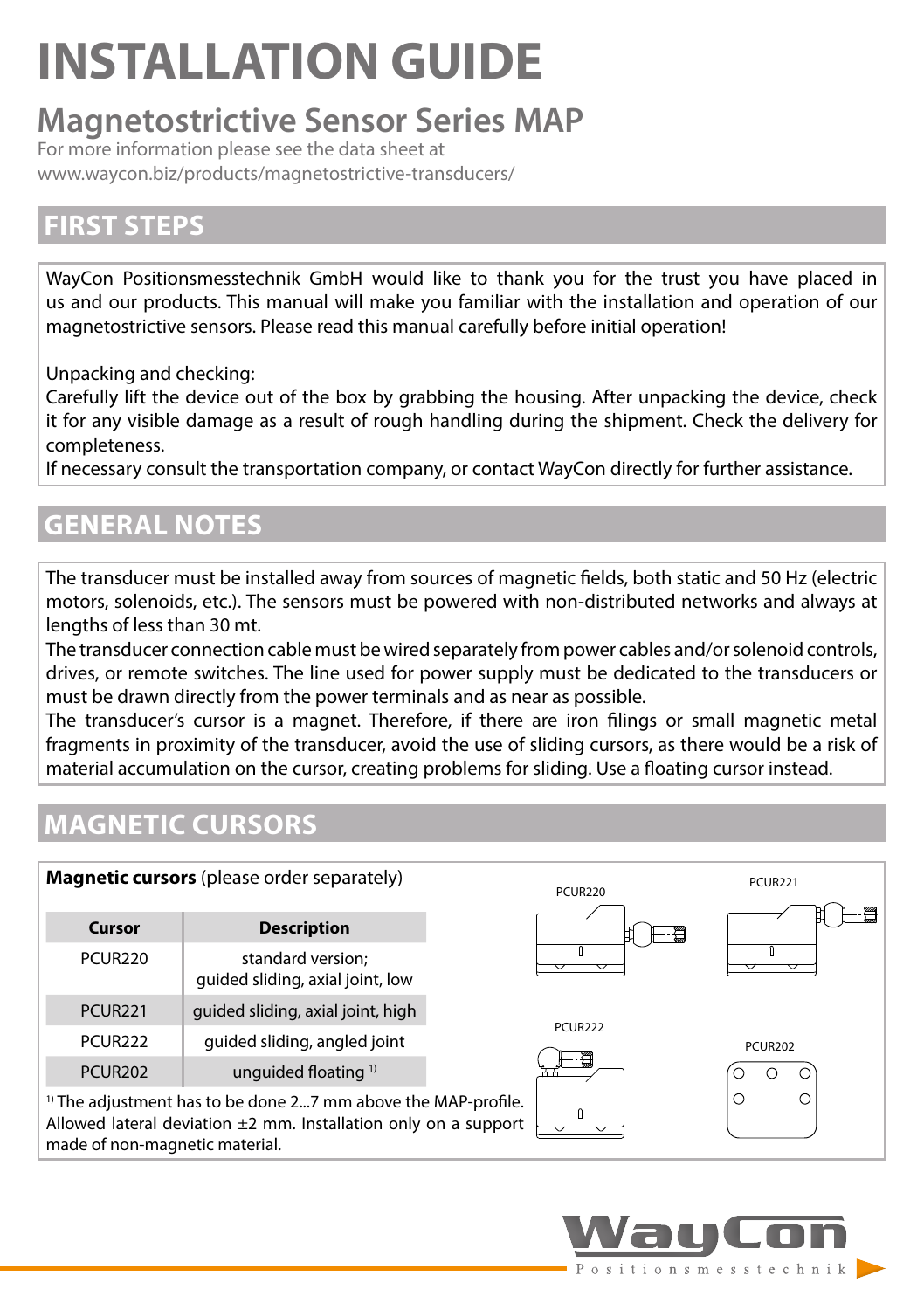

range. The inactive range is 100.5 mm on the connector side and 53.5 mm on the front side (see drawing above).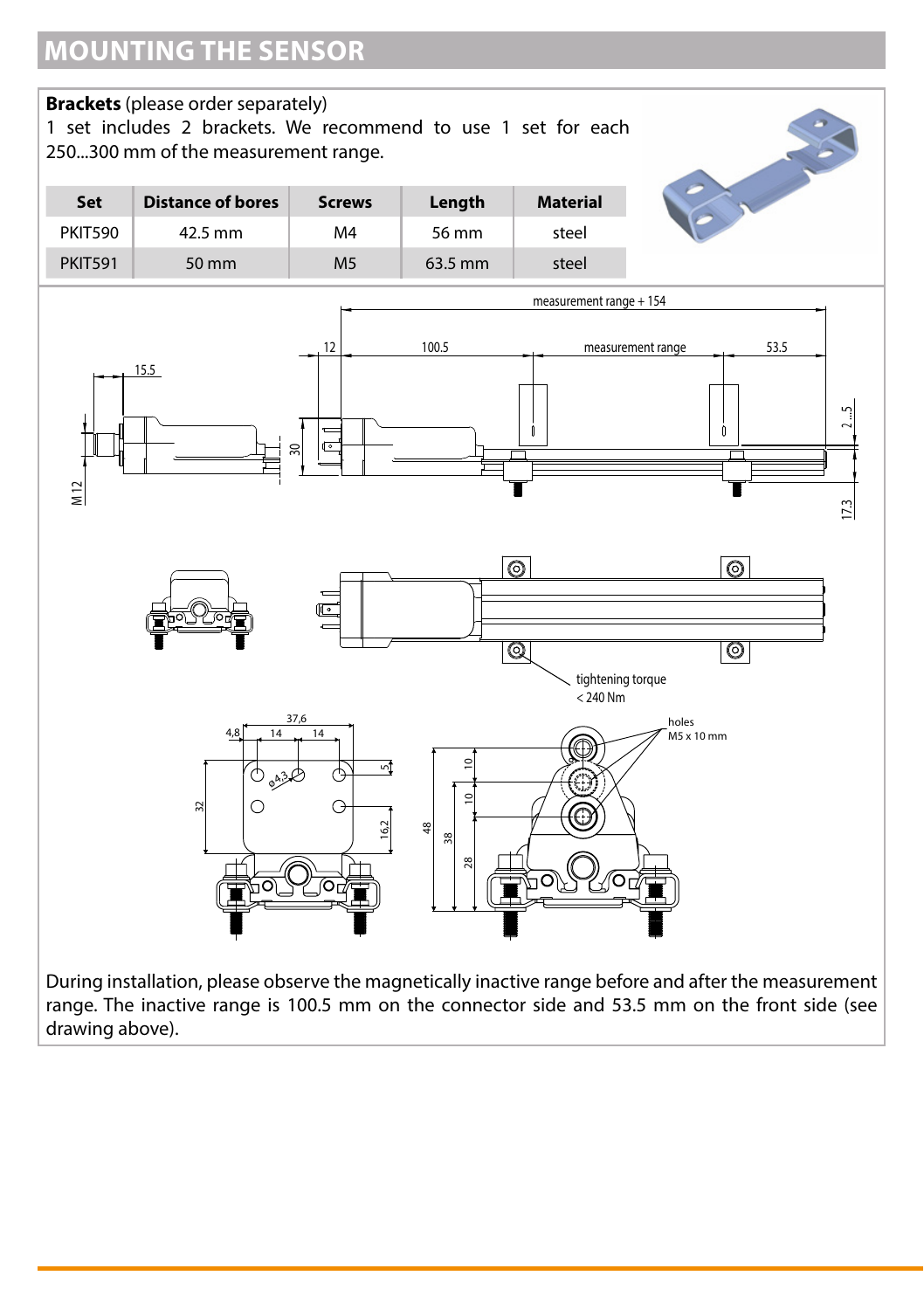# **ELECTRICAL CONNECTION**

#### **MAP-A-A:**

| Connector M12, 5 pins, male |               |
|-----------------------------|---------------|
| Power supply:               | 24 VDC, ±20 % |

| <b>Function</b>                | Pin |
|--------------------------------|-----|
| Signal                         |     |
| $\mathsf{GND}_\mathsf{Signal}$ | 2   |
| n. c.                          | 3   |
| GND <sub>Supply</sub>          | 4   |
| +V                             | 5   |



#### **Accessory connection cable**

| Cable with mating connector M12, female, 5 pins, IP67 |                                   |  |
|-------------------------------------------------------|-----------------------------------|--|
| K5PXM-S-M12                                           | X m, straight connector, shielded |  |
| K5PXM-SW-M12                                          | X m, angular connector, shielded  |  |



ົ

 $\mathbb{R}^2$ 

| Pin | Cable colour |  |
|-----|--------------|--|
| 1   | <b>BN</b>    |  |
| 2   | <b>WH</b>    |  |
| 3   | BU           |  |
| 4   | <b>BK</b>    |  |
| 5   | GY           |  |

3

1

4

#### **MAP-A-M:**

Connector EN175301-803 Form A, 4 pins, male Power supply: 24 VDC, ±20 %

| <b>Function</b> | Pin           |
|-----------------|---------------|
| $+V$            | ı             |
| Signal          | $\mathcal{P}$ |
| <b>GND</b>      | 3             |
| Shield          |               |

#### **Accessory mating connector CON006**

for self assembly, angular, IP65, 4 pins, cable gland PG9 for cable diameter 6...8 mm



47.5